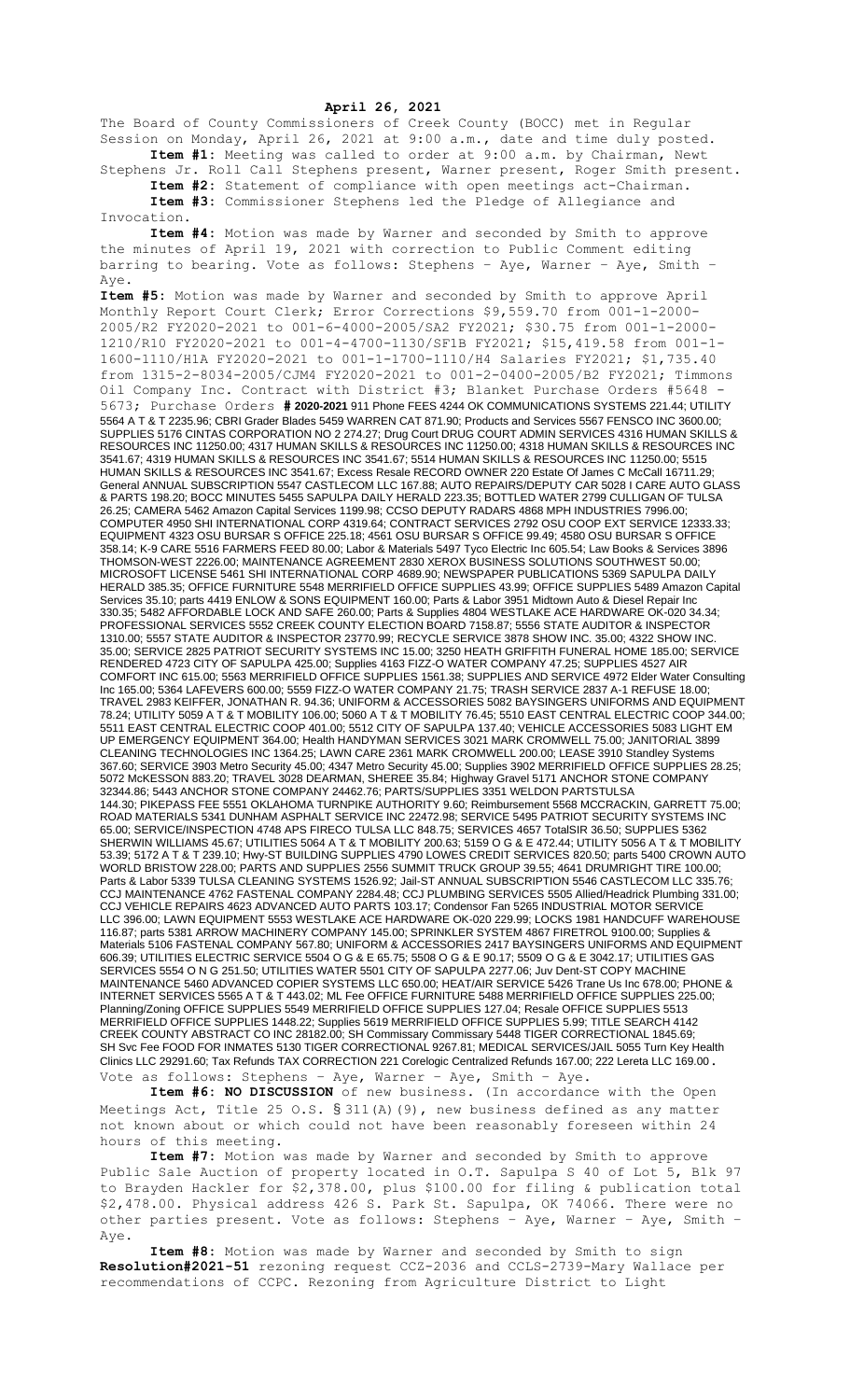Residential District for tract A containing 0.69 acres more or less and Tract B containing 1.73 acres more or less, for the existing homes. Tract C will remain Agriculture containing 2.66 acres more or less. All tracts will meet all requirements. There was no opposition. The CCPC recommended approval on 4/20/21, along with the Planning Office. Property located at 6433 S. 161st W. Avenue Sapulpa, OK.-Wendy Murray Planner. Murray stated that Tract C will have a home built on tract. There are similar rezones in the area. Vote as follows: Stephens – Aye, Warner – Aye, Smith – Aye.

**Item #9:** Motion was made by Warner and seconded by Smith to sign **Resolution#2021-52** rezoning request CCZ-2034-James Ray per recommendations of CCPC. Rezoning from Agriculture District to Manufactured Home District to allow Manufactured Home, tract to contain 1.79 acres more or less. Tract will meet all requirements. There was some opposition and concerns on the compressor and lines that are on the property. The CCPC recommended approval on 4/20/21, along with the Planning Office. Property located at 17076 Indian Lane, Kellyville, OK.-Wendy Murray, Planner. Murray said that they have began to clean up the compressor and line, Applicant stated the cleanup is 98% done. There are a few pieces of scrap that still need to be picked up, but we are working on it. Murray stated they are going to build a house now, instead of have a modular home. The Board asked if that will then affect the resolution, Murray stated no that with RMH you can have a home or mobile. Vote as follows: Stephens – Aye, Warner – Aye, Smith – Aye.

**Item #10:** Motion was made by Warner and seconded by Smith to sign Inter-Agency Agreements with the Creek County Industrial Authority for Sapulpa, Drumright, and Bristow industrial sites for the period of July 01, 2021 to June 30, 2022.-Donnette Widdoes, Director, Creek County Industrial Authority stated this is just the yearly renewal. Vote as follows: Stephens – Aye, Warner – Aye, Smith – Aye.

**Item #11:** Motion was made by Stephens and seconded by Warner to award quote for Electrical work at the Jail to Gilley Electric Inc. for \$9,000.00 per recommendation of Fred Clark, Deputy Sheriff, as per Title 61 O.S. § 101-138. Quotes submitted by Gilley Electric Inc., A & M Electric Inc., and Freedom Electrical Services Inc. Stephens stated since this pertains to the Jail, we can only talk about the vendor and totals. Vote as follows: Stephens – Aye, Warner – Aye, Smith – Aye.

**Item #12:** Motion was made by Warner and seconded by Smith to sign Inter-Cooperative Agreement with the City of Mannford and Creek County District #2. Warner stated I thought we had all Inter-Cooperative Agreements signed, but we have missed one. This will be added to the July 01, 2021 renewals. Vote as follows: Stephens – Aye, Warner – Aye, Smith – Aye.

**Item #13:** Motion was made by Warner and seconded by Smith to sign **Resolution#2021-53** Surplussing 2019 John Deere Skid Steer INV#192-323-0006 Serial#1T033GMHKF359533 and 2019 John Deere 60G Excavator INV#192-356-0003 Serial #1FF060GXJ2916688 and **Resolution#2021-53A** disposing of the same by trade. Warner stated that we are going to trade the equipment in for a new model of each, this is the first process to start that trade-in. There was discussion of the original cost of the skid steer, this item was approved with the correction of the original cost. Vote as follows: Stephens – Aye, Warner – Aye, Smith – Aye.

**Item #14:** Motion was made by Warner and seconded by Smith to exercise the option to upgrade a 2019 John Deere Skid Steer to a new 2021 John Deere Skid Steer and upgrade a 2020 John Deere Excavator to a 2021 John Deere Excavator for District #2. Warner stated this is just exercising an option within the lease to upgrade equipment. The original lease will still be in effect, we will have an addendum that will be brought back before the Board with the updated equipment received. Vote as follows: Stephens – Aye, Warner – Aye, Smith – Aye.

**Item #15:** Motion was made by Smith and seconded by Warner to set the date and time for the first meeting of 231st Drive Rural Road Improvement District to April 26, 2021 at 7:00 p.m. location Sue Dipley's house. Andrew Goforth stated he has been working with the RRID Attorney on the process. Vote as follows: Stephens – Aye, Warner – Aye, Smith – Aye.

**Item #16:** Motion was made by Warner and seconded by Smith to sign letter of concurrence response for the Oklahoma Office of Homeland Security. Stephens spoke about the frequency interference that was referenced and how they can use an adjacent radio system to prevent interference. There was discussion of the different frequencies used by the County, Sheriff and Jail. Vote as follows: Stephens – Aye, Warner – Aye, Smith – Aye.

**Item #17:** Motion was made by Warner and seconded by Smith to approve using the ACCO deductible fund to pay for the damages to a 2020 Kenworth Patch Truck in the amount of \$9,244.97 that was damaged when the passenger side front tire blew out, damaging fender, hood and tire rod assembly-District#2. Warner stated that that this is a new truck, we just got it out of the shop and have notice some steering issues since repair. This is a new truck and there should have been no reason for the tire to explode. It caused more damage than we expected, so we submitted it to ACCO and are here to